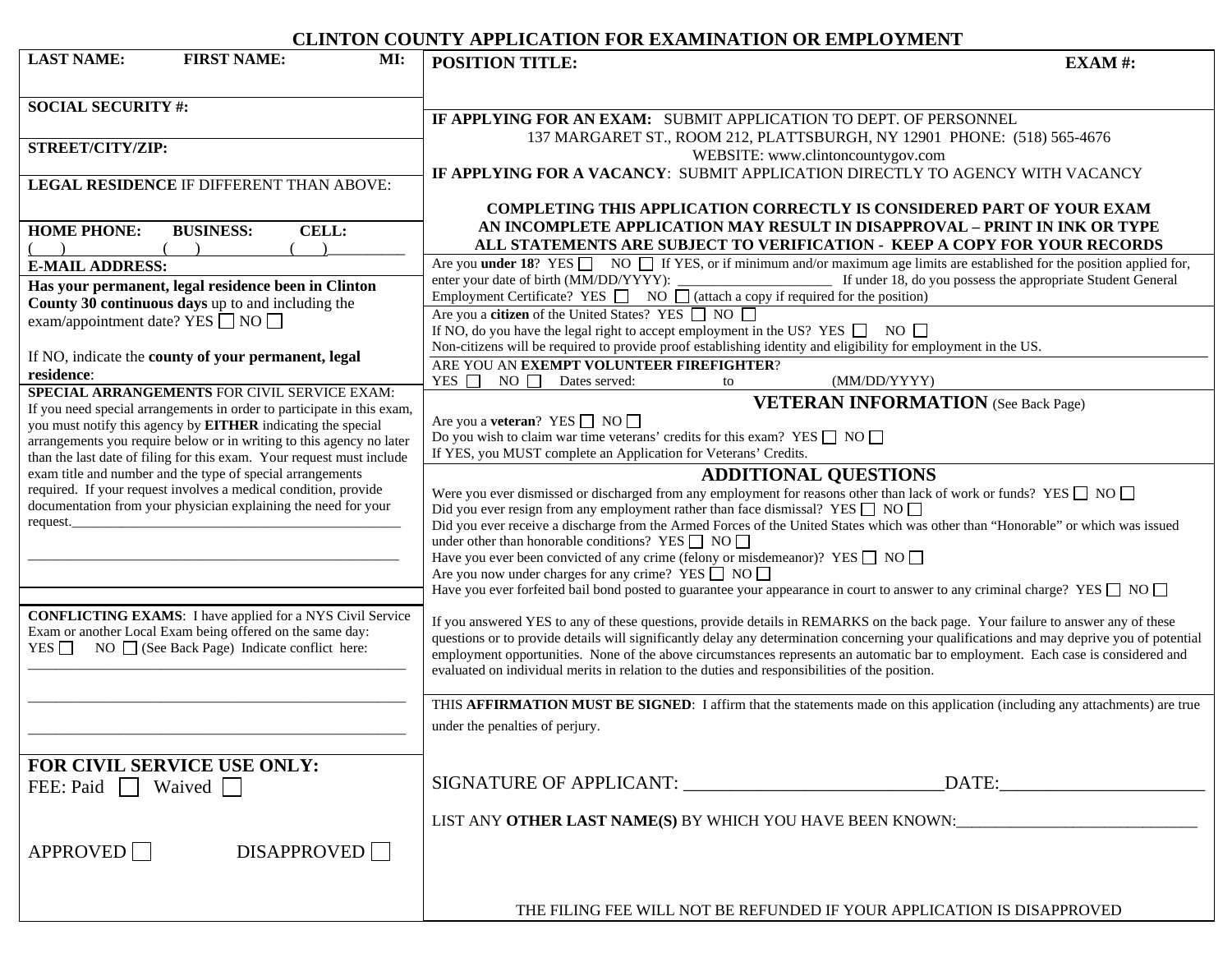**EDUCATION:** Read the exam announcement for specific educational requirements. If specialized coursework is required, attach a copy of your transcript or a list of the required courses and the number of credit hours you completed.

Do you have a high school or equivalency diploma: YES  $\Box$  NO  $\Box$ 

If YES, indicate the **name and address** of high school or issuing governmental authority:

| COLLEGE, UNIVERSITY, PROFESSIONAL OR TECHNICAL SCHOOL(S): | <b>TYPE OF</b> | DID YOU   | <b>DEGREE</b>   |
|-----------------------------------------------------------|----------------|-----------|-----------------|
|                                                           | <b>DEGREE</b>  | GRADUATE? | <b>EXPECTED</b> |
|                                                           | <b>AWARDED</b> | YES/NO    | MO/YR           |
| Name:                                                     |                |           |                 |
| Address:                                                  |                |           |                 |
| Name:                                                     |                |           |                 |
| Address:                                                  |                |           |                 |

**LICENSE OR CERTIFICATION**: Complete the following if a license, certificate or other authorization to practice a trade or profession is required on the exam announcement. If you are not currently licensed check here:  $\Box$ 

| <b>LICENSE NUMBER:</b> | <b>DATE LICENSE FIRST</b> | <b>REGISTRATION PERIOD:</b>        |            |
|------------------------|---------------------------|------------------------------------|------------|
|                        | <b>ISSUED:</b>            | FROM (MO/YR)                       | TO (MO/YR) |
|                        |                           |                                    |            |
|                        |                           |                                    |            |
|                        |                           |                                    |            |
|                        |                           |                                    |            |
|                        |                           |                                    |            |
|                        |                           | LICENSING AGENCY NAME AND ADDRESS: |            |

**DESCRIBE YOUR WORK EXPERIENCE:** Beginning with the most recent, list all employment, military service, or volunteer experience that proves you meet the minimum qualifications for the exam. We cannot interpret omissions or vagueness in your favor. You are responsible for an accurate and clear description of your experience**.** For DUTIES describe the nature of the work which you personally performed including the estimated percentage of time spent on each type of activity. If you supervised, state how many people and the nature of such supervision. **DO NOT SUBMIT A RESUME.** 

| <b>1. DATES WORKED</b> | <b>CHECK ONE:</b> | <b>HOURS WORKED PER</b>                  | <b>YOUR TITLE</b> | <b>SUPERVISOR'S</b> |
|------------------------|-------------------|------------------------------------------|-------------------|---------------------|
| <b>MO/YR TO MO/YR</b>  | <b>PAID</b>       | <b>WEEK (NO OVERTIME):</b>               |                   | <b>NAME/TITLE</b>   |
|                        | <b>VOLUNTEER</b>  |                                          |                   |                     |
|                        |                   | FIRM NAME/TYPE OF BUSINESS/ADDRESS/PHONE |                   |                     |
| % OF TIME              |                   |                                          |                   |                     |
| <b>ON EACH DUTY</b>    |                   |                                          |                   |                     |
|                        |                   |                                          |                   |                     |
|                        |                   |                                          |                   |                     |
|                        |                   |                                          |                   |                     |
|                        |                   |                                          |                   |                     |
|                        |                   |                                          |                   |                     |
|                        |                   |                                          |                   |                     |
|                        |                   |                                          |                   |                     |
|                        |                   |                                          |                   |                     |
|                        |                   |                                          |                   |                     |

| <b>2. DATES WORKED</b> | <b>CHECK ONE:</b> | <b>HOURS WORKED PER</b>                  | <b>YOUR TITLE</b> | <b>SUPERVISOR'S</b> |
|------------------------|-------------------|------------------------------------------|-------------------|---------------------|
| <b>MO/YR TO MO/YR</b>  | <b>PAID</b>       | <b>WEEK (NO OVERTIME):</b>               |                   | <b>NAME/TITLE</b>   |
|                        | <b>VOLUNTEER</b>  |                                          |                   |                     |
|                        |                   | FIRM NAME/TYPE OF BUSINESS/ADDRESS/PHONE |                   |                     |
| % OF TIME              |                   |                                          |                   |                     |
| <b>ON EACH DUTY</b>    |                   |                                          |                   |                     |
|                        |                   |                                          |                   |                     |
|                        |                   |                                          |                   |                     |
|                        |                   |                                          |                   |                     |
|                        |                   |                                          |                   |                     |
|                        |                   |                                          |                   |                     |
|                        |                   |                                          |                   |                     |
|                        |                   |                                          |                   |                     |
|                        |                   |                                          |                   |                     |

**SUBMIT DOCUMENTATION TO PROVE MINIMUM QUALIFICATIONS LISTED ON THE EXAM ANNOUNCEMENT OR ON THE POSITION DESCRIPTION.**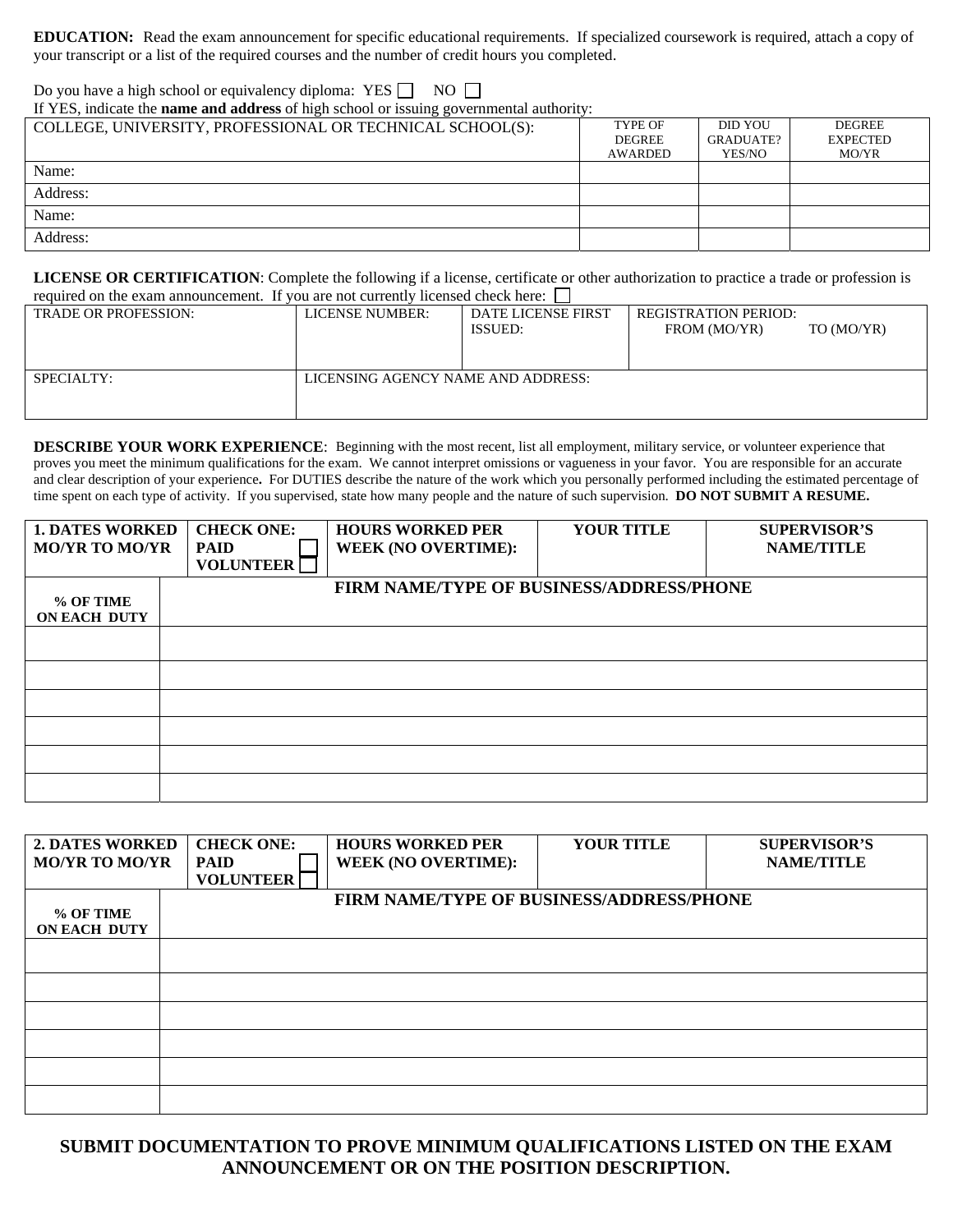| <b>3. DATES WORKED</b> | <b>CHECK ONE:</b> | <b>HOURS WORKED PER</b>                  | <b>YOUR TITLE</b> | <b>SUPERVISOR'S</b> |
|------------------------|-------------------|------------------------------------------|-------------------|---------------------|
| <b>MO/YR TO MO/YR</b>  | <b>PAID</b>       | <b>WEEK (NO OVERTIME):</b>               |                   | <b>NAME/TITLE</b>   |
|                        | <b>VOLUNTEER</b>  |                                          |                   |                     |
|                        |                   | FIRM NAME/TYPE OF BUSINESS/ADDRESS/PHONE |                   |                     |
| % OF TIME              |                   |                                          |                   |                     |
| <b>ON EACH DUTY</b>    |                   |                                          |                   |                     |
|                        |                   |                                          |                   |                     |
|                        |                   |                                          |                   |                     |
|                        |                   |                                          |                   |                     |
|                        |                   |                                          |                   |                     |
|                        |                   |                                          |                   |                     |
|                        |                   |                                          |                   |                     |
|                        |                   |                                          |                   |                     |
|                        |                   |                                          |                   |                     |
|                        |                   |                                          |                   |                     |
|                        |                   |                                          |                   |                     |

| <b>4. DATES WORKED</b> | <b>CHECK ONE:</b> | <b>HOURS WORKED PER</b>                  | <b>YOUR TITLE</b> | <b>SUPERVISOR'S</b> |
|------------------------|-------------------|------------------------------------------|-------------------|---------------------|
| <b>MO/YR TO MO/YR</b>  | <b>PAID</b>       | <b>WEEK (NO OVERTIME):</b>               |                   | <b>NAME/TITLE</b>   |
|                        | <b>VOLUNTEER</b>  |                                          |                   |                     |
|                        |                   | FIRM NAME/TYPE OF BUSINESS/ADDRESS/PHONE |                   |                     |
| % OF TIME              |                   |                                          |                   |                     |
| <b>ON EACH DUTY</b>    |                   |                                          |                   |                     |
|                        |                   |                                          |                   |                     |
|                        |                   |                                          |                   |                     |
|                        |                   |                                          |                   |                     |
|                        |                   |                                          |                   |                     |
|                        |                   |                                          |                   |                     |
|                        |                   |                                          |                   |                     |
|                        |                   |                                          |                   |                     |
|                        |                   |                                          |                   |                     |
|                        |                   |                                          |                   |                     |
|                        |                   |                                          |                   |                     |

| <b>5. DATES WORKED</b> | <b>CHECK ONE:</b> | <b>HOURS WORKED PER</b>                  | <b>YOUR TITLE</b> | <b>SUPERVISOR'S</b> |  |
|------------------------|-------------------|------------------------------------------|-------------------|---------------------|--|
| <b>MO/YR TO MO/YR</b>  | <b>PAID</b>       | <b>WEEK (NO OVERTIME):</b>               |                   | <b>NAME/TITLE</b>   |  |
|                        | <b>VOLUNTEER</b>  |                                          |                   |                     |  |
|                        |                   | FIRM NAME/TYPE OF BUSINESS/ADDRESS/PHONE |                   |                     |  |
| % OF TIME              |                   |                                          |                   |                     |  |
| <b>ON EACH DUTY</b>    |                   |                                          |                   |                     |  |
|                        |                   |                                          |                   |                     |  |
|                        |                   |                                          |                   |                     |  |
|                        |                   |                                          |                   |                     |  |
|                        |                   |                                          |                   |                     |  |
|                        |                   |                                          |                   |                     |  |
|                        |                   |                                          |                   |                     |  |
|                        |                   |                                          |                   |                     |  |
|                        |                   |                                          |                   |                     |  |

**REFERENCES** (List below two professional and one personal reference):

| <b>NAME</b> | <b>TITLE OR</b><br><b>ASSOCIATION</b> | <b>ADDRESS</b> | <b>PHONE</b> |
|-------------|---------------------------------------|----------------|--------------|
|             |                                       |                |              |
|             |                                       |                |              |
|             |                                       |                |              |

# **ATTACH ADDITIONAL 8.5" x 11" SHEETS IF NECESSARY INCLUDE EVERY DETAIL REQUIRED IN THE EXPERIENCE SECTION**